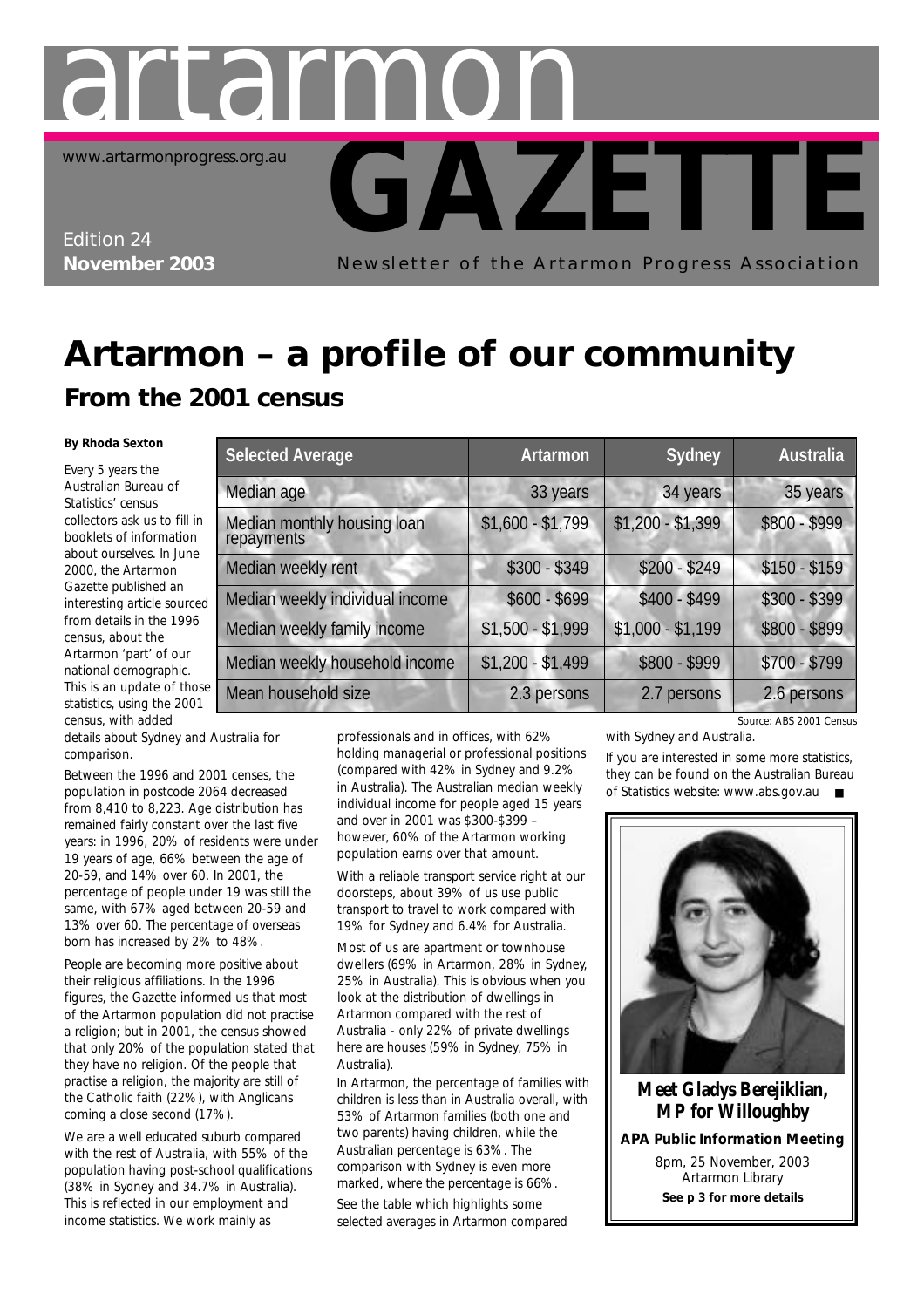#### **Artarmon Progress Association**

ABN 77 319 108 019 **Established 1914 The APA Committee usually meets on the 2nd Monday of the month, excluding January.**

PO Box 540 Artarmon NSW 1570 sec@artarmonprogress.org.au Phone/Fax 9411 6616 www.artarmonprogress.org.au

#### **COMMITTEE 2003-2004**

**President** Keith Anderson

**V P/Treasurer** Michael Dawes **Secretary** David Bruce-Steer **Committee** Brian Hall Tony Kemm Barry Thompson Anne Weinert Geof Cameron Michelle Sloane Mercedes Riviera

# artarmon<sub>ET</sub>

#### PO Box 540 Artarmon 1570

The Artarmon Gazette is published quarterly by the Artarmon Progress Association. It is distributed by volunteers, free of charge to Artarmon residents and businesses.

TheArtarmonGazette seeks to inform residents and business people about current local events and issues to provide them with a forum in which to discuss matters of interest and concern.

Written contributions and photographs are very welcome. Please submit all non-advertising material to the Editor. Material can be received on disk or via email. Some minor editing may be necessary for considerations of space and layout.

View and opinions expressed in the Artarmon Gazette are not necessarily those of the Artarmon Progress Association or its members. While all care is taken for accuracy, no responsibility can be taken by the Association, theEditor, Typesetter or Printer.

> **Editors** John Peacock 9413 9999 Anne Weinert editor@artarmonprogress.org.au

**Advertising** Geof Cameron 9411 6461 gazette@artarmonprogress.org.au

| Distribution                 | Tony Kemm<br>9419 6927                                  |
|------------------------------|---------------------------------------------------------|
| Design/<br>Production        | Robin Hundt<br>9958 3590<br>rhundt@geko.net.au          |
| Cartoons                     | Wendy Bishop<br>9420 4884                               |
| Printing                     | ArttoneCreative<br>Solutions<br>9901 3434               |
| <b>Advisory</b><br>Committee | Mollie Shelley<br><b>Barry Thompson</b><br>Katrina Weir |
| <b>APA Website</b>           | Hosting Courtesy of<br>Globecast                        |

#### **FUTURE DATES**

| Tue        | 25 Nov 03     | <b>Public Information Meeting</b><br>8pm, Artarmon Library |
|------------|---------------|------------------------------------------------------------|
| <b>Thu</b> |               | 23 Jan 04 Gazette copy closes                              |
| Fri.       |               | 30 Jan 04 Gazette advertising closes                       |
|            | Wed 18 Feb 04 | Gazette delivery complete                                  |
| <b>Tue</b> | 24 Feb 04     | <b>Public Information Meeting</b><br>8pm, Artarmon Library |

### **APA-Notes from the President**

#### **By Keith Anderson**

Our community is well aware of the pending Lane Cove Tunnel project (LCT) and its benefits. With the support of Willoughby City Council (WCC) we continue to work with the RTA for a better outcome for Artarmon but, to date, it is fairly clear that the required works and changes to the Pacific Highway (PH) corridor from Mowbray Rd to the Gore Hill Freeway (GHF) and the PH/ Mowbray intersection are unlikely to be sufficient to resolve our problems.

What to do? Can Artarmon's problems be addressed within a broader solution which might benefit a wider constituency? Artarmon residents live with heavy traffic overflows generated from outside our City. Our ability to drive within our own suburb, as well as to areas beyond, is severely compromised at almost all times of the day. A number of major traffic arteries dissect the City of Willoughby, compromising not only this ability to move about, but also the ambience and quiet enjoyment expected of our living environment.

We are aware that residents in other areas of our City are similarly disenchanted with the traffic impacts on their local environments and there is a building groundswell for action.

Lane Cove initiated constructive local activity and set a good precedent for what can be achieved. Is there any reason why the traffic problems facing Artarmon and WCC cannot be ameliorated with yet another tunnel? Why not?

Present thoughts are that a tunnel beneath the existing PH, commencing just south of Boundary St and emerging on the GHF would remove substantial volumes of traffic. It does not take much imagination to develop on / off access through smaller complementary feeder tunnels to link traffic from Fullers Rd, Archbold Rd and even Roseville Bridge traffic into a major arterial tunnel.

What is needed now is sufficient community support to encourage our civic leaders to initiate a study on the practicality of a tunnel solution - design, location, size, route, viability etc – for the City of Willoughby, to be balanced against defined benefits and how the streets of our city can be restored to a more user friendly environment.

Let it be said at the outset. This proposal is not one to encourage MORE traffic. Rather, it is to reroute existing traffic and better manage some of the impacts of the LCT, especially the intersection of cross-city travel with the main trunk routes to the city. There is no viable surface solution and it is unlikely any such solution can be offered.

Essentially, it is up to the community to develop solutions with which it is comfortable and prepared to pay. The 'payoff', which needs to be equally well managed, should be well worth the price. ■

### **Letters to the Editor**

#### *Dear Sir,*

*Further to your story "Artarmon loses two lovely sisters" [August 2003]. Arthur ('Hoddie') Butler was a delivery boy as a kid at the pharmacy on this corner. I guess it was about 1940. I still challenge him to pump up the tyres on his bike on regular occasions.*

*Nick Logan, Nick Logan Pharmacist Advice, 96 Hampden Road, Artarmon*

#### *Dear Sir,*

*The article on the rebuilding of Chatswood Station and Interchange [August 2003] said "the bus interchange will be moved to the north, will be naturally lit, and more people-friendly."*

*It would be easy for your reporters to have been seduced by the saccharine phrases and pretty drawings of the architects, but this design is certainly not "people-friendly". At the risk of being uncharitable, I suspect that some of the designers had their last experience as a bus passenger on a school excursion in Year 10.*

*From page 14 of the Concept Master Plan, it appears that the buses which now use the Interchange will* be moved out to ranks in Orchard Rd, while those buses which now terminate at ranks in Railway St will *continue to do so.*

*This is an interchange designed for buses - not people - and it would be a pity if the designers did not grasp this opportunity to create a really people-friendly facility.*

*The hallmarks of a proper interchange are:*

- *1. all incoming buses set down at the closest possible point to the station entrance,*
- *2. all departing buses pick up their passengers from a single point as close as possible to the station exit,*
- *3. there is a separate parking area where buses wait between arriving and departing.*

*Under this scheme, the ranks which characterise most bus termini would be replaced by a single departure point. Here is a comfortable waiting room (or "departure lounge" using airline parlance), airconditioned and with comfortable seating. It is a place where people can feel safer, particularly late at night when few people are travelling. Ideally it would have a departures display screen, giving real-time information - particularly useful to those passengers who just want the first bus going their way.*

*Let's hope that the designers rise to this occasion.*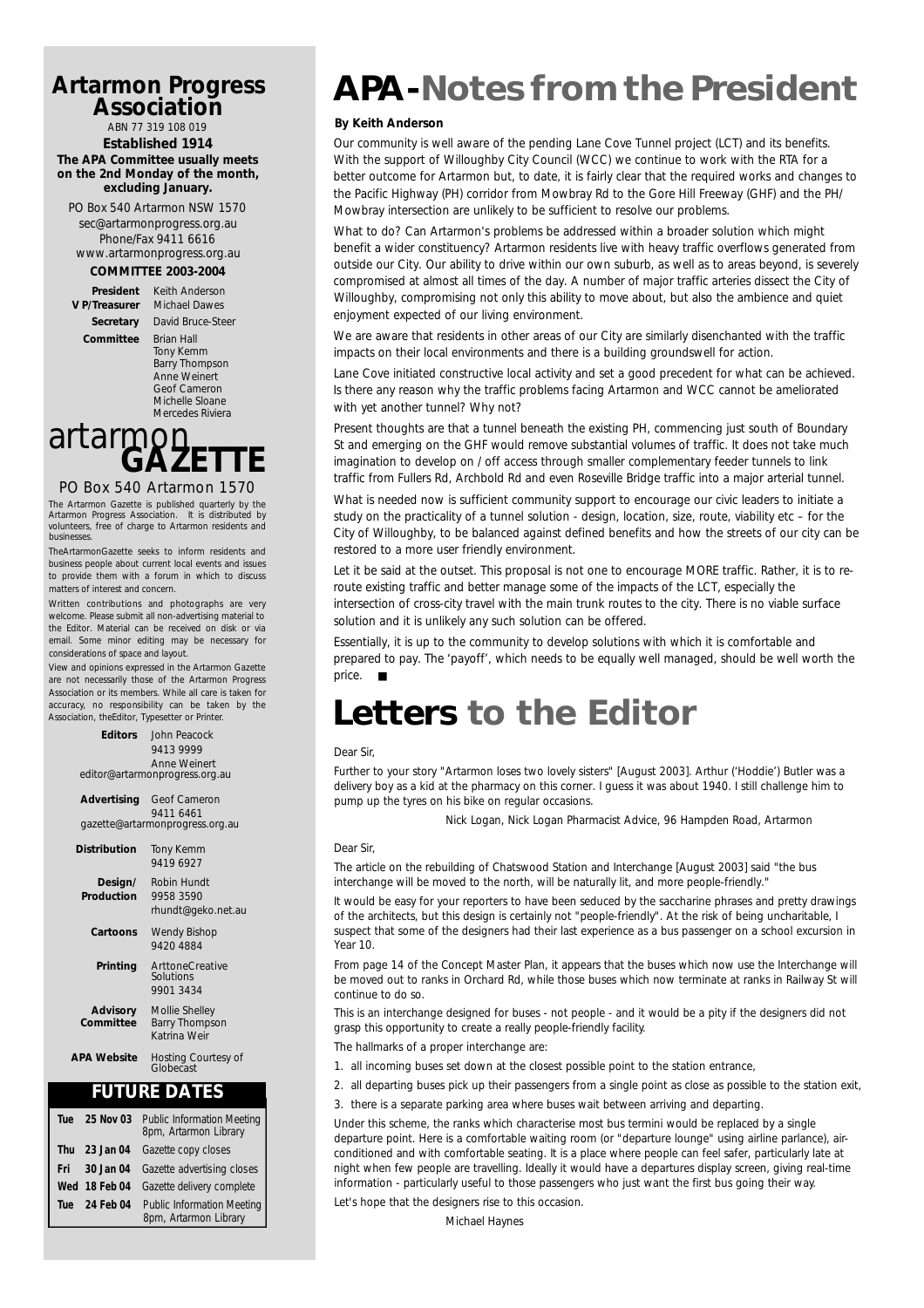### **APA...what's happening in your Association**

#### **A round-up of issues the Committee is currently following on behalf of members**

#### **AIA Study Underway**

In mid October, APA representative Barry Thompson attended a meeting of the steering committee of the Industrial Areas Study. The study is well underway with the consultants making good progress. Over 1000 survey documents have been sent to owners and occupiers in the areas. There have been more than 100 responses - a very high response rate. Comparisons are being prepared of the planning controls in the other industrial areas of the Lower North Shore for possible application to Willoughby.

The 'add-on' issue, relating to the industrial/residential interface at Barcoo St, will be the subject of a half-day workshop where the relevant authorities (eg DIPNA, RTA) will present their views to the affected groups so that all parties have a fuller view of what can be achieved. The consultants will prepare up to six scenarios for what might happen to the area for discussion by attendees.

The consultants feel that they are ahead of their schedule at this time - which may be handy at the end of the study in the lead-up to Christmas. The expectation is that another steering committee meeting will be called in November to talk about some of the tentative outcomes.

#### **DCP 30 & Rainwater Tanks**

Council has passed the proposed amendments to DCP 30 – Environmental Sustainability, with some minor changes. Significantly, in order to "support residents installing rainwater tanks in (Conservation) areas consistent with the intent of DCP 30", it has been agreed to waive fees

for DA, Notification, Inspection, Construction Certificate, and Security Deposits, as well as waive the requirements for Heritage Impact Statements and Surveys.

So while it appears that an application for installation of rainwater tanks will still be required in the Artarmon Conservation Area, the process should be much simpler and cheaper. The draft changes come into force on November 3, with a 2-year review period.

#### **Bushfire Prone Zones in Artarmon**

Under new NSW Rural Fire Service (NSWRFS) regulations pertaining to all local government areas, WCC has produced a new "Bushfire Prone Land Map" which supersedes the previous bushfire planning maps. Generally only those properties with a close proximity to, or sharing a boundary with bushland are affected. The map identifies both high and low risk zones, with most of Artarmon Reserve having been classified in the latter category. Properties abutting the Reserve have been inspected individually and classified bushfire prone or not depending on factors such as their distance from a potential fire source, the slope of the land, vegetation type between the existing building and the classified zone etc.

For home owners who back onto the Reserve, this may mean that DA's for classified properties will need to have regard to the "Planning for Bushfire Protection" guidelines set out by the NSWRFS. Section 149 Certificates will also state whether the property is classified bushfire prone or not.

Home owners can get further information from the Council or the Council's website.

### **APA PUBLIC INFORMATION MEETING**

**25 November 2003, 8 -10pm, Artarmon Community Library**

#### **Meet Ms Gladys Berejiklian, MP, Member for Willoughby**

Following on from our well-attended February meeting, which involved State election candidates, we have now invited Gladys Berejiklian to attend our November meeting to provide some comments "a year on" from her election as the Member for Willoughby.

Your Executive has also drawn to Ms Berejiklian's attention a number of issues which are of particular interest to our Association. These include:

- Lane Cove tunnel and its effect on Artarmon
- PRL and the Chatswood railway station/bus interchange
- State government proposals to divide the rail network into 'sectors'
- Artarmon railway station access for the elderly/disabled
- Road traffic problems in our local area
- Public transport services to/from the Artarmon industrial estate
- Development of WCC industrial areas
- The Civic Centre: its development and expectations of any Govt. contribution to its cost
- Council amalgamations and boundary changes
- The maintenance of Willoughby's community infrastructure.

**This is the final information meeting for the year, so please join us for the opportunity to have your say about local issues, followed by some 'Christmas Cheer'**

#### **Be a part of the inaugural Artarmon Fair Heritage Week 2004**

As part of Heritage Week 2004, the Artarmon Progress Association is planning to hold the "Artarmon Fair" on Sat 1st May.

While having a heritage focus, the Fair will provide a wonderful opportunity for the Artarmon community to come together to celebrate our suburb and what it offers.

The Fair will:

• focus on our whole community through the creation of place of celebration and activity with stalls promoting business and community activities, sausage sizzle, kids entertainment, local musicians and more

• raise the profile of Council plans for Artarmon, including the redevelopment of Wilkes Ave

• promote the work of community organisations and services including the APA, Neighbourhood Watch, Safety House Program and the Noah's Ark Toy Library

• reinforce our commitment to our "heritage" through the launch of "A Guide to Renovating in Artarmon" along with a heritage photographic display.

The organising committee is currently looking for residents and businesses who would like to become involved in the organisation and promotion of the Fair.

Local businesses may be interested in sponsoring the Fair through advertising and/or renting a stall on the day. Community groups are encouraged to consider stall sponsorship as a way of promoting your activities and increasing local involvement.

This will be a wonderful event for Artarmon and we urge you to become involved. For further information or to register your involvement please contact Michelle Sloane - 9410 0481 or 0412 267 828. ■



#### **120 Hampden Road Artarmon**

**The best features of the corner shop with the variety of the supermarket. Wide range of European and Asian speciality foods in stock. Hours: Mon-Fri 7.30am - 7.30pm**

**Weekends 8.00am - 7.00pm**

ATM available

*Merry Christmas to all our Customers* **P h : 9411 3174**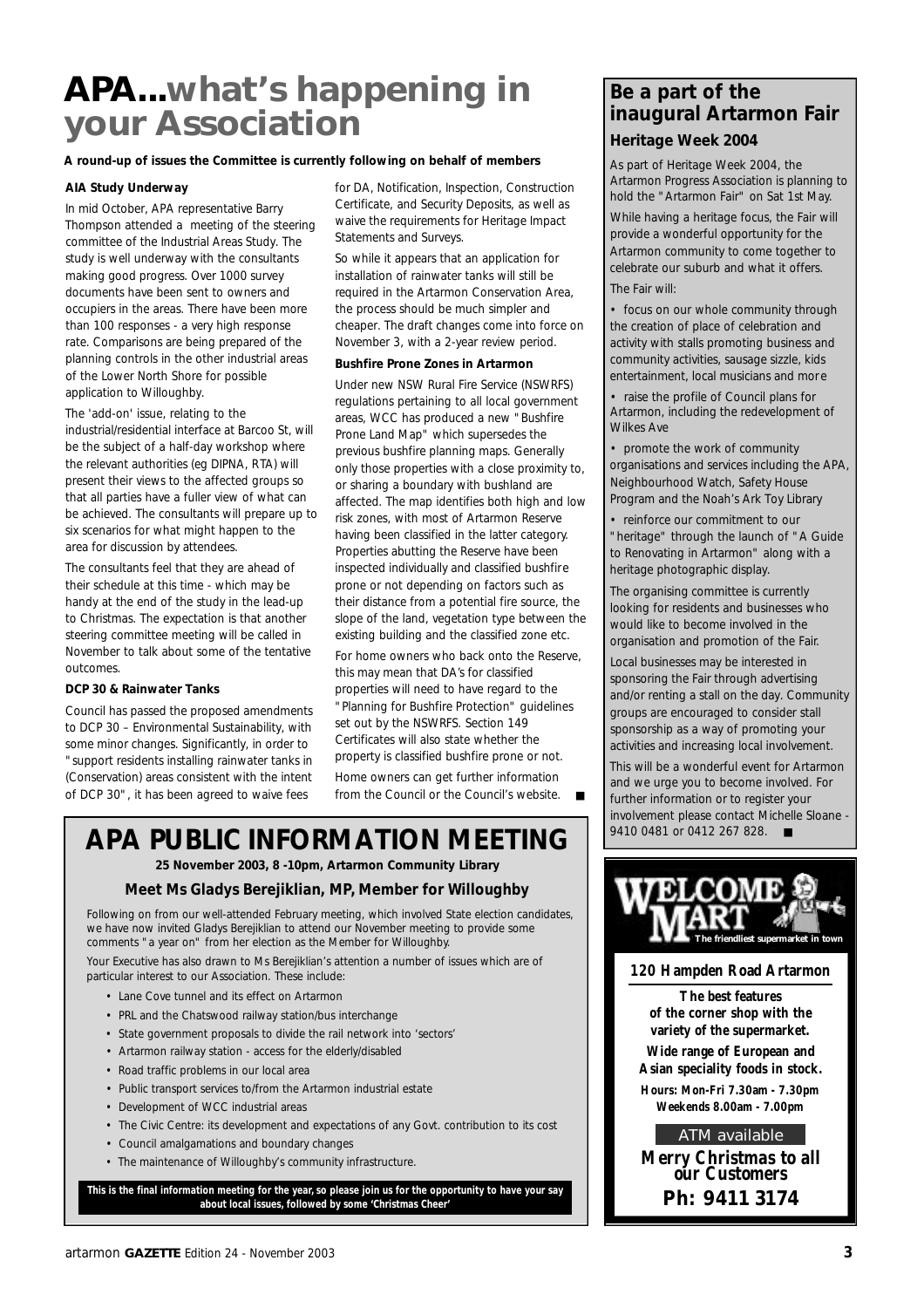### **BB and the Gee-Gees**

#### **By Geof Cameron**

Well known local electrician Brian Bugden didn't ride the winner in this year's Melbourne Cup. In fact, after recent events, Brian feels that if he ever sees a horse again, it will be too soon for him.

On moving to Lane Cove six years ago with his wife Susie and daughters Cassie, 8 and Gabrielle, 6, Brian started up BB Appliance Repairs and Electricals. Since then Brian has established a solid local customer base and a reputation for professionalism and honesty. Indeed, one Artarmon resident was so impressed she wrote to the Gazette in early 1999 to tell others about Brian's great service!

In August, Cassie and Gabrielle, both of whom are students at St Michael's in Lane Cove and avid 'Saddle Club' fans, talked Brian and Susie into taking them horse riding on the Central Coast. After the other riders in Brian and Cassie's group had returned, Susie and Gabrielle walked down the dirt road to find them. As they met up, something spooked the two horses and Brian was thrown to the ground, breaking his left arm (why it's called a humerus, Brian doesn't know!) and fracturing

two transverse processes at the base of his spine.

As a result, Brian had a pin-andplate operation at Prince of Wales Private Hospital in mid-



August and his arm was out of action for a month. Coincidentally, Susie had a scheduled operation at North Shore Private Hospital on the same day, and was recovering for some weeks afterwards. Neither know how they could have coped without the help they received from their parents and the wonderful mothers at the girls' school, St Michael's.

Susie is now fully recovered and Brian is back on light duties for a few weeks before getting back to full fitness. Brian, who is determined never to ride a horse again, thought that some good may have come from his accident if he could just convince Cassie and Gabrielle how dangerous horse riding could be. But, as Cassie said, "You fell off, Dad, not me". ■

#### **Artarmon's Tennis Clubs By Barry Thompson**

Is that grass orange or brown? That was one of the questions asked when Cleland Tennis Club's courts were recently upgraded with new synthetic grass. The court areas remain green but the out-of-court playing surfaces are in the contrasting colour. Cleland club's upgrade follows by less than a year the refurbishing of the adjacent Artarmon District Tennis Association's court surfaces.

Both clubs occupy Council open space on the corner of Hampden and Barton Rds. Each club has three courts and the ADTA courts are equipped with lights for evening play. Each club also has a modern, well-equipped clubroom. Both clubs lease their facilities to professional tennis coaches during weekdays. The PTS coaches provide a valuable service to Artarmon Primary School by offering sport options during class hours as well as out-ofhours coaching for students. They also run early morning competitions as well as individual and group coaching for all ages.

I'm told that there has been some talk over the years about amalgamating the clubs – it hasn't happened to date, but both have seen the number of their members decrease, and the average age of members increase, over

recent years, so the issue of amalgamation may have to be revisited. It is possible that the changing demographic of our area, with a larger proportion of residents who rent and so are more transient, is contributing to the membership issues.

One thing that is most unlikely to be deterring new members is cost. For example, Cleland club charges its members just \$125 pa in fees. For that, they can play free on weekends and Tuesday mornings, and at other times by arrangement, throughout the year - and the club even provides the balls. Compare that to local commercial court hire rates, which can rise to \$20 per hour on weekends. Both clubs also offer opportunities for competition play through the teams they enter in the Northern Suburbs District Tennis Association.

Each club has display boards indicating how officials and coaches can be contacted. A simple way to make contact is simply to turn up one Saturday afternoon and ask to join in the social games. Your reception will probably be in proportion to your skill level – but be heartened that the average level of skill against which you will be compared is changing, along with members' age! ■

#### **POSITION VACANT - GAZETTE ADVERTISING SALES**

**Advertising Sales Representative for Artarmon Gazette.** Casual salesperson to seek and co-ordinate advertising for the quarterly Artarmon Gazette. Conditions and rates negotiable. **Phone John Peacock on 9413 9999 or gazette@artarmonprogress.org.au.**

### DOUGHTY FAMILY **BUTCHERY**

**Support your local butcher– you won't buy better!**



#### **PHONE ORDERS WELCOME!**

102 HAMPDEN RD ARTARMON PH: 9412 1746

#### **BB APPLIANCE REPAIR S AND ELECTRICALS**

- For all Repairs to:
- Washing Machines
- Dryers
- Dishwashers
- Electric Stoves

Electrical Work by Licenced Electrician

#### Artarmon references available

*All work guaranteed No job too small Available 6 days Monday to Saturday Prompt Service*

**Phone: Brian on 9427 8308** or Mobile 0412 414 881



- MYOB Certified Consultant
- QuickBooks Professional Partner
- Business Needs Analysis
- Performance Management
- Cash Flow Management
- Accounts to Trial Balance
- Business Acquisition Analysis
- Bookkeeping Services Regular or Emergency

#### Contact Geoff Stewart • Stephen Brouggy **9904 8565**

*About Small BusinessSolutions* ★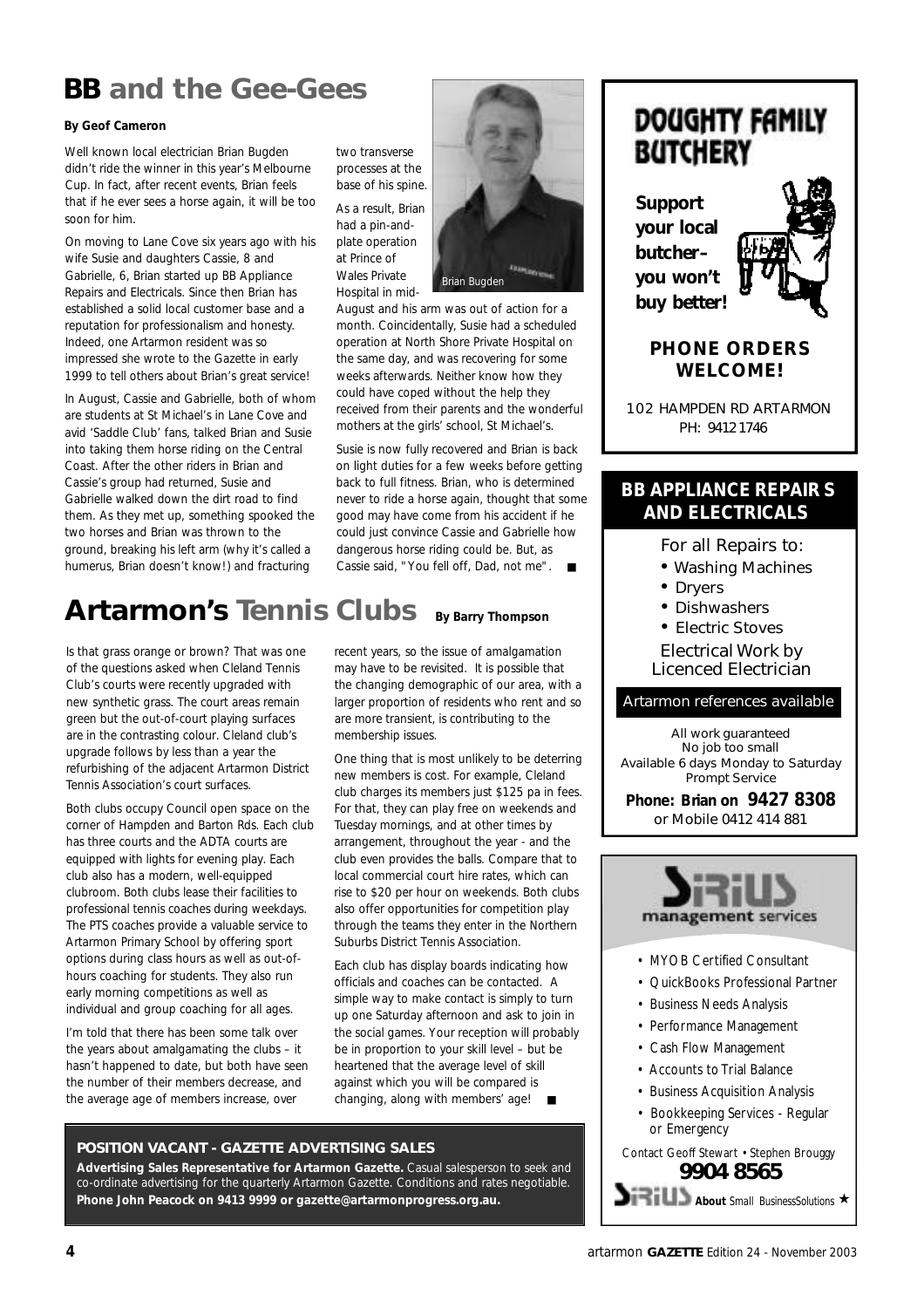## **Improving representation in Artarmon**

Your Progress Association attempts to reach you, our constituents, through this Gazette and by inviting you to our meetings and events.

#### **Non-resident Owners**

Our constitution states that we represent all the residents and property owners in Artarmon, ie within 'postcode 2064'. While we attempt to deliver the Gazette to all the letterboxes in the area, we do not catch all our stakeholders because not all owners are residents, nor all residents owners (and not everyone has a letterbox!). We suspect that only 30% of apartment occupiers and 50% of businesses own their properties. So our Gazette is unseen by 2350 non-resident owners.

So recently we decided on an initiative to improve our opportunity to reach all of you through the Gazette. If you are a non-resident owner, and you join the APA, we will mail the Gazette to you each quarter. If you read this as a renting resident, we would be pleased if you would bring this offer to the attention of your landlord. The offer is further explained in the membership renewal note below.

#### **Apartment dwellers**

While the APA's membership has increased slowly but steadily in recent years, most of our members are east side home owners. While representation of those who live both on the western side, and in apartments generally, is part of our aim, it is not something we feel we are achieving well at the moment. Indeed, we have few committee members with current experience of the practical issues that are faced by apartment dwellers. On a larger scale, representation of those who live in apartments in the WCC area generally also appears deficient, as among all 12 Councillors, not one appears to live in an apartment.

#### **By Barry Thompson Getting involved locally**

So how do we go about getting people more involved in local issues and groups? To date, we have had little success in attracting apartment dwellers to our meetings and Committee. This article might, however, encourage potential attendees. A similar case could be made for representatives of the industrial and business communities within the area.

The APA archives show that in the early years of WCC, Councillors were elected directly from the Progress Associations. Getting involved in groups like the APA can be an opportunity to

| <b>ARTARMON DEMOGRAPHICS</b>                            |       |
|---------------------------------------------------------|-------|
| Unit owners                                             | 3150  |
| Unit owner-occupiers                                    | 1350  |
| Unit occupiers                                          | 3150  |
| House owners                                            | 1600  |
| <b>Business owners</b>                                  | 500   |
| <b>Business owner-operators</b>                         | 500   |
| Total*                                                  | 10250 |
| *based on Gazettes distributed and basic<br>assumptions |       |
|                                                         |       |

**How APA income may be used:**

**• Meet costs associated with day-to-day operations, including the website and email services to members**

**• Provide a buffer in case the Gazette fails to cover its costs**

**• Run, sponsor or assist community-building activities in Artarmon & the City of Willoughby**

**• Provide a 'fighting fund' to help argue and publicise APA stances on such issues as development or traffic control**

learn about local issues and on a broader scale, the way the 'local government system' works. As the APA grows and evolves, we may have the opportunity to focus more strongly on issues for particular sub-sections of '2064', through formation of subcommittees of the APA or even through autonomous representative bodies. Such bodies could also be the breeding grounds for Councillors of the future, and for greater representation of issues for all of 'Artarmon 2064'. ■



### **GIVE THE COMMUNITY A LOUDER VOICE – JOIN THE APA NOW**

a ang pag-pag-p

| <b>First Name</b>         |                                                                                                                                | Surname                                                                                                                                                                                       |         |             |
|---------------------------|--------------------------------------------------------------------------------------------------------------------------------|-----------------------------------------------------------------------------------------------------------------------------------------------------------------------------------------------|---------|-------------|
| Mr/Mrs/Ms                 |                                                                                                                                |                                                                                                                                                                                               | \$10.00 |             |
| Mr/Mrs/Ms                 |                                                                                                                                |                                                                                                                                                                                               |         |             |
| Mr/Mrs/Ms                 |                                                                                                                                |                                                                                                                                                                                               |         |             |
|                           |                                                                                                                                | Total (incl.GST)                                                                                                                                                                              | \$      |             |
| <b>Address</b>            |                                                                                                                                |                                                                                                                                                                                               |         |             |
| Phone                     | Fax                                                                                                                            | Email                                                                                                                                                                                         |         |             |
| Payment method:           |                                                                                                                                | Non-resident owner - please deliver my gazette by:                                                                                                                                            |         |             |
| PO Box 540 Artarmon 1570) | □ Cheque (payable to Artarmon Progress Association and mailed to                                                               | $\Box$ mailing or $\Box$ email                                                                                                                                                                |         | <u>රෝ</u> ත |
| $\Box$ Receipt required   | $\Box$ Internet transfer to BSB 062-104, A/C 00900037 on / /<br>(A/C name: Artarmon Progress Association; Bank: CBA, Artarmon) | Privacy Statement: Information collected is for the exclusive use of the<br>Artarmon Progress Association. Information will not be made available to any<br>other organisation or individual. |         |             |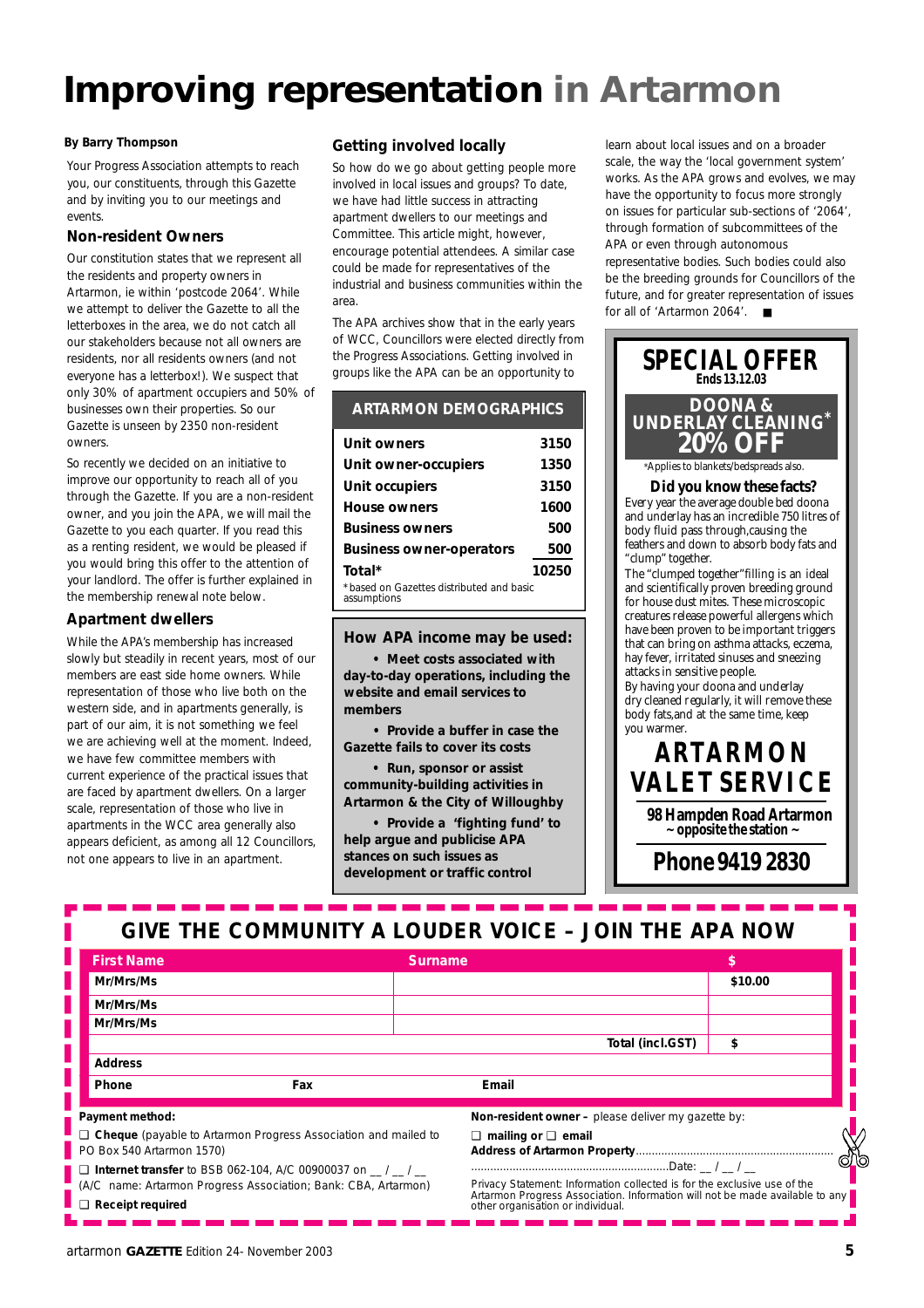## Councillors' feedback...feedback...feedback



#### **Amalgamations**

Responding to State Government's directive, Ryde, Hunters Hill, Ku-Ring-Gai, Hornsby, Willoughby and North Sydney are holding a series of forums to discuss the possibilities of Council

amalgamations. For reasons not apparent to me, Mosman decided against attending.

The term 'amalgamation' doesn't necessarily mean a church wedding. It could equally apply to joint undertakings in areas such as waste, catchment management or traffic. With no formal framework or criteria, however, all Councils are nervous about the amount of work it will take to review the operations, policies and cultures of every Council to see where amalgamation may add value to each Council's current operations. Willoughby is doubly nervous. As one of the communities with the lowest rates in NSW, any actual boundary changes will almost inevitably mean rate rises.

At the first forum, the speaker from the Shires urged us to use the opportunity to look forward as well as sideways, while the speaker from the Premier's office said it was part of the renewal process the Government was undertaking to change the footprint of government to better face the challenges of

the future. All participants did agree that whatever suggestions came forward, full community consultation would be required as the first step of the process. Watch this space. **Civic Place**

In March 2004 every voter in Willoughby will be asked to express confidence in the Civic Place project. From those who have looked at the proposal on exhibition, the reaction has been extremely positive, but many have still not seen the model nor looked at the business plan. Equally as worrying is the news that a political party has been formed to contest the next Council elections to stop the Civic Place project. Members are thought to have an attachment to the old town hall and library. This is a concern. The Civic Place proposal is visionary. Project delivery to date has been impressive. The business case is persuasive. It is troubling to think that such a sound proposal could be undermined by ennui or politics.

#### **Artarmon Public School winners**

One of the things I do in my other life is run an annual environmental murder mystery for Years 5 to 8 throughout Australian schools using television and the internet. In October I had the rare pleasure of combining my work and role as a Councillor with the presentation to Class 6K of Artarmon Public School for winning the title of "Murder under the Microscope Eco-Planner 2003".

50,000 students fought it out for 6 weeks but

no one could match the skills, innovation and sheer hard work of Artarmon's very own 6K! Congratulations to all the students and to their teacher, Kaye Sarrouf, for a wonderful effort, and to 6C who were also winners in the first part of the game.

9979 9477 / lesley.stephens@prismpix.com. ■

#### **Heritage recognition of Artarmon Station**

In the 1999 Council election I undertook to protect the current Artarmon Railway Station by the best means available to Willoughby Council, although it is

State Government property. Following my prompting, the Station has been examined for heritage recognition, and is now to be included in the Willoughby LEP as an item of heritage significance. These amendments to the LEP are out on public exhibition. After four years this issue is moving towards a very successful outcome.

#### **Traffic on the Pacific Highway**

**Sock** 

An issue that attracts my attention is reducing the need for local traffic to use local rat runs. This means in part looking at inter-regional traffic on the Pacific Highway (PH) and seeing that it is treated in such a manner that the Highway is not constantly congested forcing





Detailed information about the new library, cultural facilities and open space is available at the

#### Civic Place Project Exhibition Civic Centre, 409 Victoria Avenue Chatswood

Open Mon to Fri 10.00am - 4.00pm Saturdays 10.00am - 2.00pm Other times by arrangement www.civicplace.com.au

Contact: Linda Cardew - Willoughby City Council 9777 1015



ARTIST'S IMPRESSION - NEW WILLOUGHBY CITY LIBRARY WWW. CONTROL CIVICDLACE@willoughby.nsw.gov.au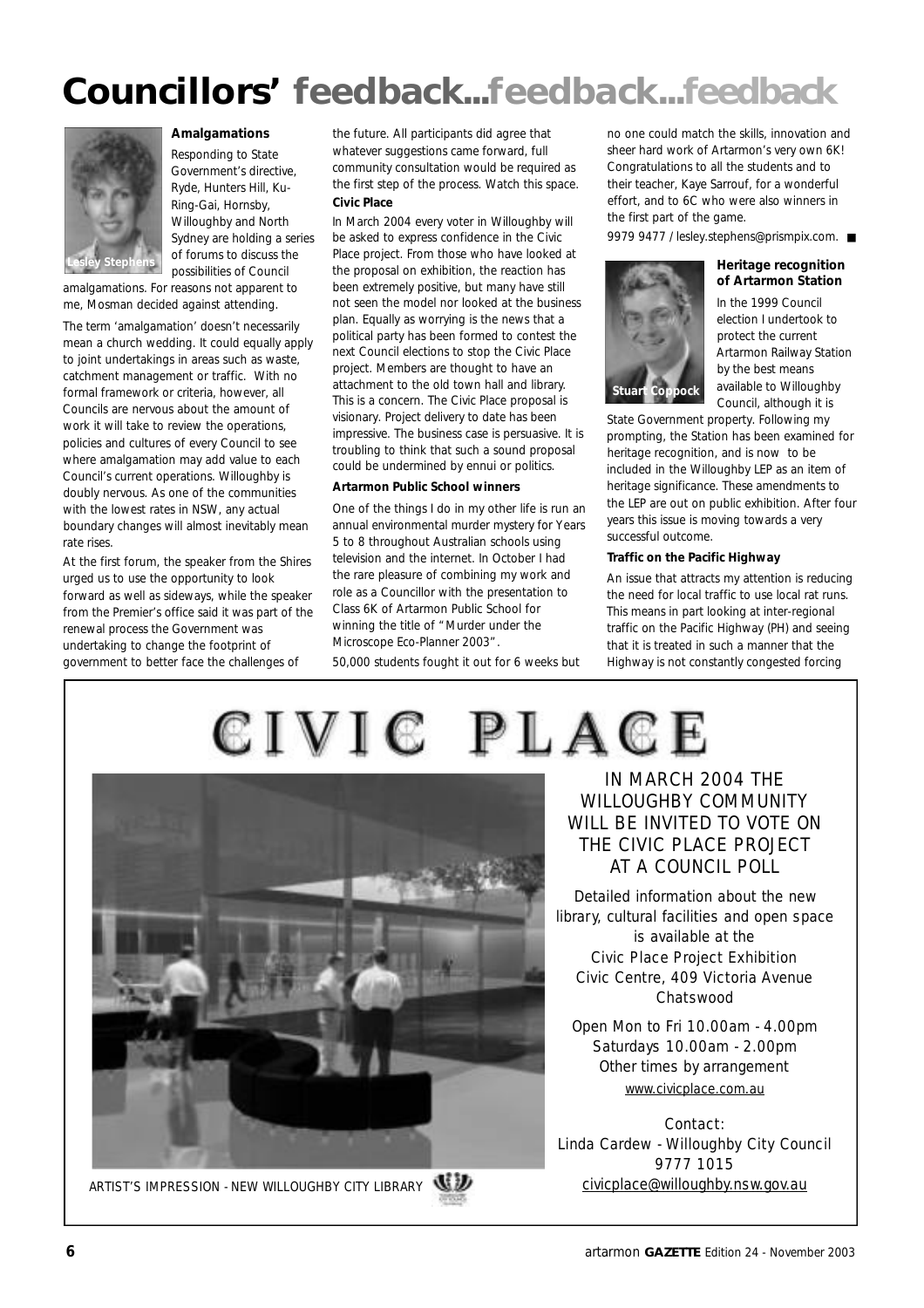### **Councillors' feedback** LOUNCITIONS' TEEQIDECK<br>local traffic into local streets, particularly in of community groups we are so fortunate to **LANDED AT ARTARMON**

times of high usage.

To ensure that this issue is addressed on the Willoughby section of the PH, public pressure will be necessary to force the Federal Government to look beyond funding improvements to Pennant Hills Rd, and to include the PH issues in solutions like the Sydney orbital.

It means developing an SRA options paper for the Sydney end of the PH. It means getting people from Dee Why, the Central Coast and all those who commute on the Highway from Turramurra to North Sydney to support our push for action. Not an easy task, but an important one for our local environment and lifestyle.

Some may argue that policy and any expenditure should be aimed at taking cars off the roads. We have seen the result of these policies for the last decade. More cars using the roads and parked on the local streets. In that time we have not seen an improved and competitive public transport system, which is important for getting people out of cars and into sustained public transport use. Indeed at Artarmon it could be argued that the public transport service has gone backwards.

A mix of policies, rather than a blind observance to a demand traffic approach, is one of the ways government could move forward on this issue. Improving the current highway system and at the same time, stopping commuter parking in the streets, are two potential parts of this overall policy mix.

#### **Raising the awareness**

Minister Scully has called for a safety audit on the top end of the PH following a spate of fatal motor vehicle accidents. Figures provided recently to Council showed that the southern end of the PH - from Turramurra to North Sydney - has more non-fatal accidents than Pennant Hills Rd (where all the Federal Government money is being spent). Yet this end of the Highway was not included in the safety audit.

Following Mr Scully's announcement, I convened a meeting with the State MP's for Willoughby and Lane Cove to raise awareness of the need to improve our local section of the PH, and to try to get the safety audit extended. They have undertaken to take up this specific issue. ■

> **Culture in the City** September was so busy! Packed with Spring Festival events and celebrations. I was

**Deputy Mayor Kate Lamb**

thrilled to see Artarmon's Jan Cumming winning a 'Highly Commended' at the opening event – the

Willoughby Art Prize. Once again, the annual Street Fair provided a showcase for the myriad

of community groups we are so fortunate to have in the city. And this year, the CBD hosted the inaugural Melody Markets, bringing diverse musical talents out onto the streets. Although I only got there in the evening - hearing a wonderfully eclectic bracket from a subset of the Willoughby Symphony Orchestra - I believe that local talent had been at it all day, and that the only people who were unhappy were those who 'hang out' up near the station (put out because 'their' space was invaded!). I loved seeing the interaction of the ethnicities and the generations around the giant chess board in Chatswood Mall. Similarly, I was enchanted one evening by the sight of paper lanterns adorning our City Hall, courtesy of the Australian Taiwanese Society in celebration of the Eastern Moon Festival - and afterwards by their spontaneous display of ballroom dancing in the Bailey Hall.

Coincidentally, last month Council resolved to exhibit its Cultural Plan. On exhibition now and inviting your comment, this Plan moves way beyond the traditional territory of the performing and visual arts, where Willoughby already has a fine reputation for patronage (how many local Councils support a full Symphony Orchestra and Choir, two Musical Societies, a City Band and a clutch of thespians as well as the Annual Art Prize, developer funded public art works and an acquisitive bronze sculpture award?). What I really like about it is the potential to recognise and celebrate the differences in our midst, something which I feel has been devalued if not 'closed down' by policy makers at other levels of government. In the words of Donald Horne:

*"cultural policy safeguards the cultural rights of the people and places these rights on a par with political and social rights i.e. the right to engage with the intellectual and cultural heritage of people, to create a sense of wonder of our fellow citizens, to undertake a variety of approaches to develop our own forms of art and culture and to imaginatively engage in what is presented by others…"*

On a more prosaic note, there is currently a flurry of interest in what is being called 'structural reform' of local government. We northside Councils have written to the Minister advising that there has been no groundswell of community representation on the matter of realignment of boundaries. We are aware, however, that there is always room for improvement in services, and it may be that work with our neighbours to achieve better services. Moreover, we intend to look into these options within our Regional Organisation of Councils (NSROC). We also suggested that structural reform should properly involve that at state level too (I'm not holding my breath on that one). I'd be pleased to hear from readers who have ideas on any of the above.

kate.lamb@willoughby.nsw.gov.au. ■

The newly opened FLIGHT CENTRE ARTARMON is the 1,076th retail store in the international travel group.



The store is managed by one of the company's top NSW travel consultants, Patrick Werdenberg. Patrick, a multi award-winning Flight Centre employee, who has visited many of the worlds premier destinations, brings a wealth of international and domestic travel experience to the new store.

In fact there are few parts of the world that Patrick hasn't ventured to with Europe, USA, South East Asia and the Middle East among his areas of expertise. Patrick, who was born and grew up in Switzerland has lived in Australia for the past twelve years, now calls Australia home.

His assistant manager, Renee Grant, is also a seasoned traveller with a strong background in customer service. Renee has worked as an international travel consultant with Flight Centre for two years after roaming the globe for three years living and working in London. Renee has travelled to over 40 countries, including North America, UK, Europe, Asia, the Middle East and throughout Australia, whilst working as a tour guide.

Sarah Lloyd is new to Flight Centre and is a valuable addition to the team. She has lived in both the UK and Thailand for a number of years. Her background is in customer service and she has travelled widely including the east coast of the USA, Africa, South East Asia and the Pacific.

The store can arrange everything from car hire and travel insurance to luxury cruises and adventure getaways for customers.

Customers at Flight Centre Artarmon can also expect Australia's most affordable airfares - Flight Centre's lowest airfares guarantee means the shop's consultants will beat any genuine quote.

Flight Centre Artarmon is part of Australasia's leading retail travel group, Flight Centre Limited.

Open 6 days a week **74 Hampden Road, Artarmon Ph: 02 9941 2444 Fax: 02 9941 2433 E-mail: 5S6X@flightcentre.com**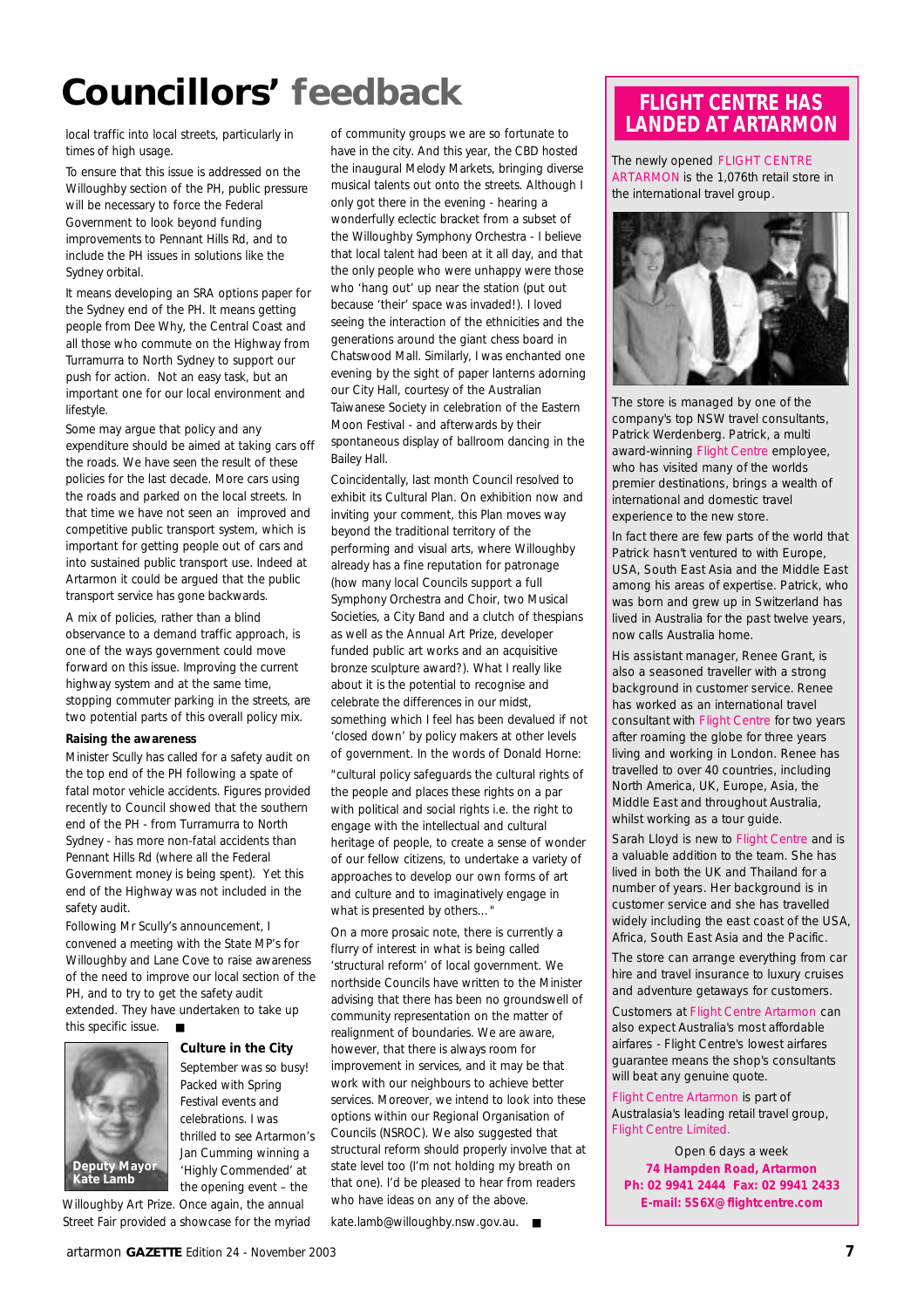### *The* **HMELNITSKY** SCHOOL *of* PIANO

**Principal: Gabriella Pusner D.S.C.M.**

178 Pacific Highway, Greenwich

 $\odot$ 

#### *Piano Tuition for all ages Musicianship/Theory/Aural Accompaniment for all levels of exams, rehearsals and performances.*

Ph: 9436 0553 Mobile: 0409 442 239



### **DAVID HAMILTON** ELECTRICAL PTY. LTD.

All household, commercial installations and repairs. O H & S testing and tagging.

> Resident and worked in Artarmon for 30 years

Phone/Fax 9419 4936 Mobile 0418 294 179



*For over twelve years, Physiotherapist Ann Liebert has run her practice in Artarmon, specialising in:*

• Back pain

- Musculo-skeletal pain
- Sports injuries • Occupational-related pain
- Neck headaches

*Ann Liebert* **M.A.P.A. M.M.A.P.A. P H: 9419 3404**

## **Artarmon Public Schoolnews**

**By Katrina Weir**

#### **Artarmon students win national prize**

Two Artarmon Public School classes recently won awards in the environmental competition 'Murder Under the Microscope' - 6C students were state bronze winners and 6K national champions.

The competition was run over the internet and on an SBS television program, and was entered by over 2000 schools in Australia, New Zealand and Singapore. It involved following a series of environmental clues to track down the location (within Australia), the victim, the issue and the villain of an environmental crime. The winning clues were : the Weir River, Queensland (crime site); the black striped wallaby (victim); land clearing (villain); and runoff (issue).

6K believe it was their cooperation and teamwork, combined with an entertaining video, realistic catchment plan and design and production of an innovative newspaper that clinched the title.

Class teacher Kaye Sarrouf said, 'The class worked so well together. The competition was an amazing way to learn about different parts of Australia. I am so proud of them; they did a fantastic job.'

The students of 6K were thrilled with their win if not a little taken aback.

According to Aarushi Sahore, "When we found out [we won], we were surprised. Even though we had put a lot of effort into it – we didn't think it would be recognised."

Lesley Stevens of the Open Training and Education Network of TAFE visited the school and presented 6C with 'Murder Under the Microscope' t-shirts and 6K students with tshirts, a glass shield and a CD/DVD player for the school.



*Classes 6C and 6K triumphant in 'Murder under the Microscope'*

### **Interested in helping your local primary school...**

Artarmon Primary School is always keen to hear from local community members who are interested in donating their time to help at the school. If you're interested in being involved with Artarmon Primary School,

please contact Carol Allbon in the school office on 94111950. Alternatively, please fax Carol on 9415 1243 or email: artarmon-p.school@det.nsw.edu.au. ■

**PHYSIOTHERAPY** | | **Artarmon Medical Centre** 92-94 HAMPDEN ROAD ARTARMON 2064 **A personal, caring family practice for more than 24 years - providing comprehensive and complete medical care for you and your family.**

#### **Artarmon's only fully accredited General Practice**

- **women's health**
- **men's health**
- **heart checks**
- **immunisation**
- **allergy treatment**
- **paediatrics**

**Free Meningococcal Vaccine for 1-5 year olds finishes on 31 December. Please book an appointment NOW.**

**To feel your best, talk to one of the friendly GPs for the right advice.** *Phone 9411 5858*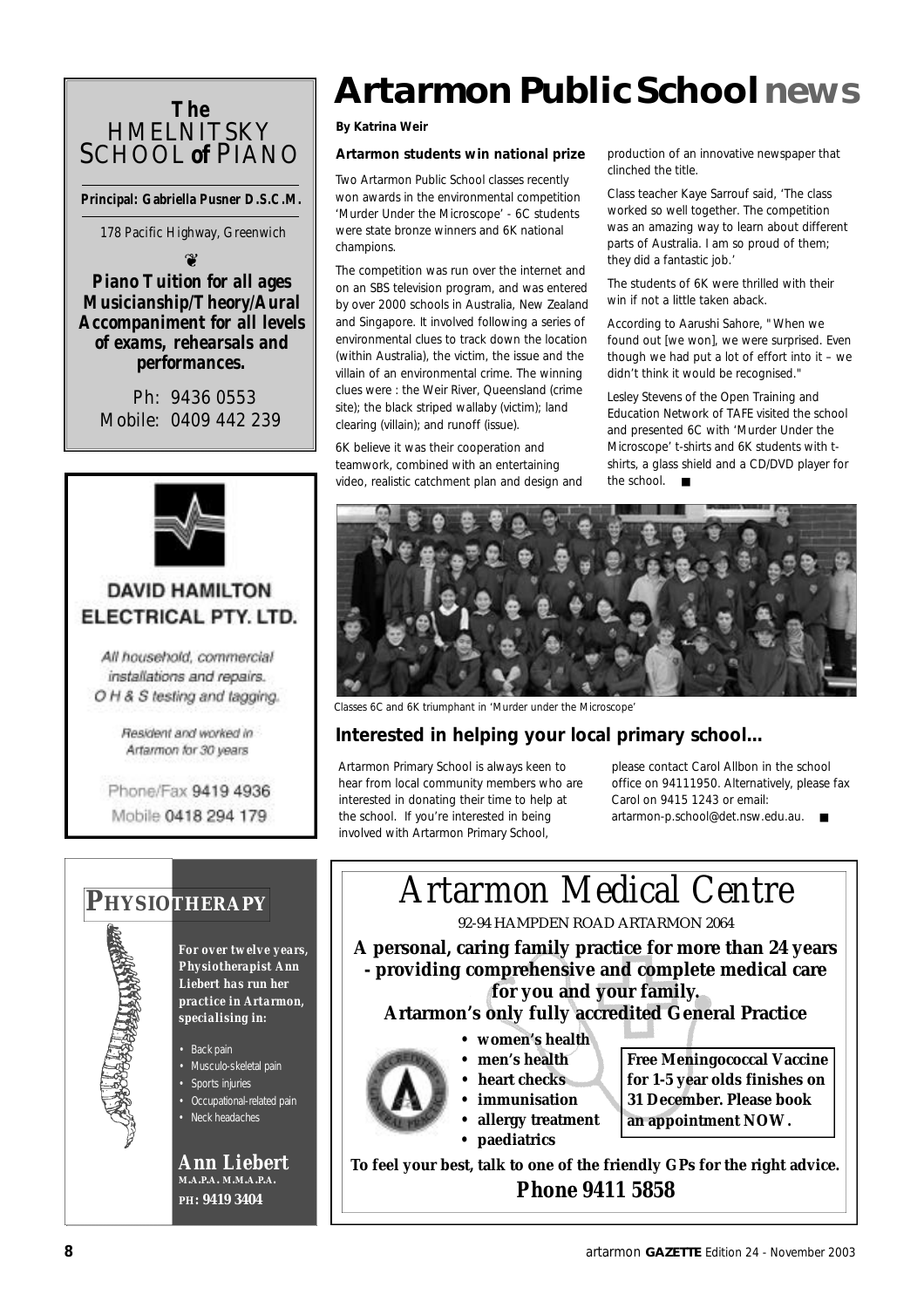#### **Writing for fun brings recognition for Artarmon student**



*Henry Wells' poem,* A Boy's War*, is dedicated to people everywhere, and has been selected for publication by The Write For Fun Publishing Company in "Poetry Universe."* 

My name is Henry Wells. I am 11 years old and in year 5 at Artarmon Public School. My teacher, Mr Weyde, asked me if I wanted to write a poem for The Write For Fun competition. It was around the time of the Bali Bombing, and September 11 was still being spoken about in the news. I thought I would write something from my point of view. I have no experience of world matters or different religions but I feel strongly that this is not the way we should be living our lives no matter which God we worship or where in the world we are born! We were asked if we wished to dedicate our poems to anyone or thing. I dedicated my poem to people everywhere and hope for a better future and hope for world peace.

I didn't win the competition but I did get published in "Poetry Universe." I enjoy writing

### **Supporting local artists**

#### **By Anne Weinert**

In December 2002, dale thomas gallery held an exhibition and sale of work by local ceramic artists. The exhibition was so popular that it is being held again this year. Curator Glenda Hoy says that 15 ceramic artists and 2 painters will be represented, and that those involved are "people that I pot with, and people that I study with".

The aim of the exhibition is to expose the

poetry because it's a way I can express my feelings in a unique way. I also enjoy writing, playing most kinds of sport, especially soccer, and spending time with my friends. ■

*A Boy's War by Henry Wells The word war means not love or share, The word war means we've forgotten to care!*

*Why does there have to be two sides to every fight?*

*It shouldn't matter whether we're black or if we're white.*

*Why not use voices? Why use force? It causes pain and suffering, loss and remorse.*

*The sun and moon will rise and go, But freedom will never lose its glow.*

*Surely this wasn't God's plan or will, That we should be armed and taught to kill.*

*I can only speak with one voice, I'm but a boy who's made a choice.*

*The choice is simple, the choice is PEACE, Peace, liberty and freedom shall not cease.*

*As ever the sun rises and continues to set,I owe my God a life long debt!*

public to a wide variety of ceramic ware, and will include everything from artistic sculptural pieces to functional items such as vases and platters.

Last year, I took the opportunity to buy a number of Christmas presents from the reasonably priced pieces on display.

The exhibition is on again from Dec 10th, and will be a great opportunity to support local artists and to see and buy a broad cross-section of individual, handmade ware. ■



Lynn, Bob & Ross wish to thank the people and the business community of Artarmon for their support over the last two years. We wish everyone a very Merry Xmas and a happy, healthy and prosperous 2004. **41 Whiting Street, Artarmon. Phone 9439 9992**



Dr David Young

**Susan Lovejoy 4A Cooney Road Artarmon 0413 289 752 • Massage & Muscle Therapy**

- **Psychic Tarot Readings**
- **Reiki & Energy Balancing**
- **Biokinesiology**
- **Coaching & Counselling**
- **Memory & Learning Enhancement**

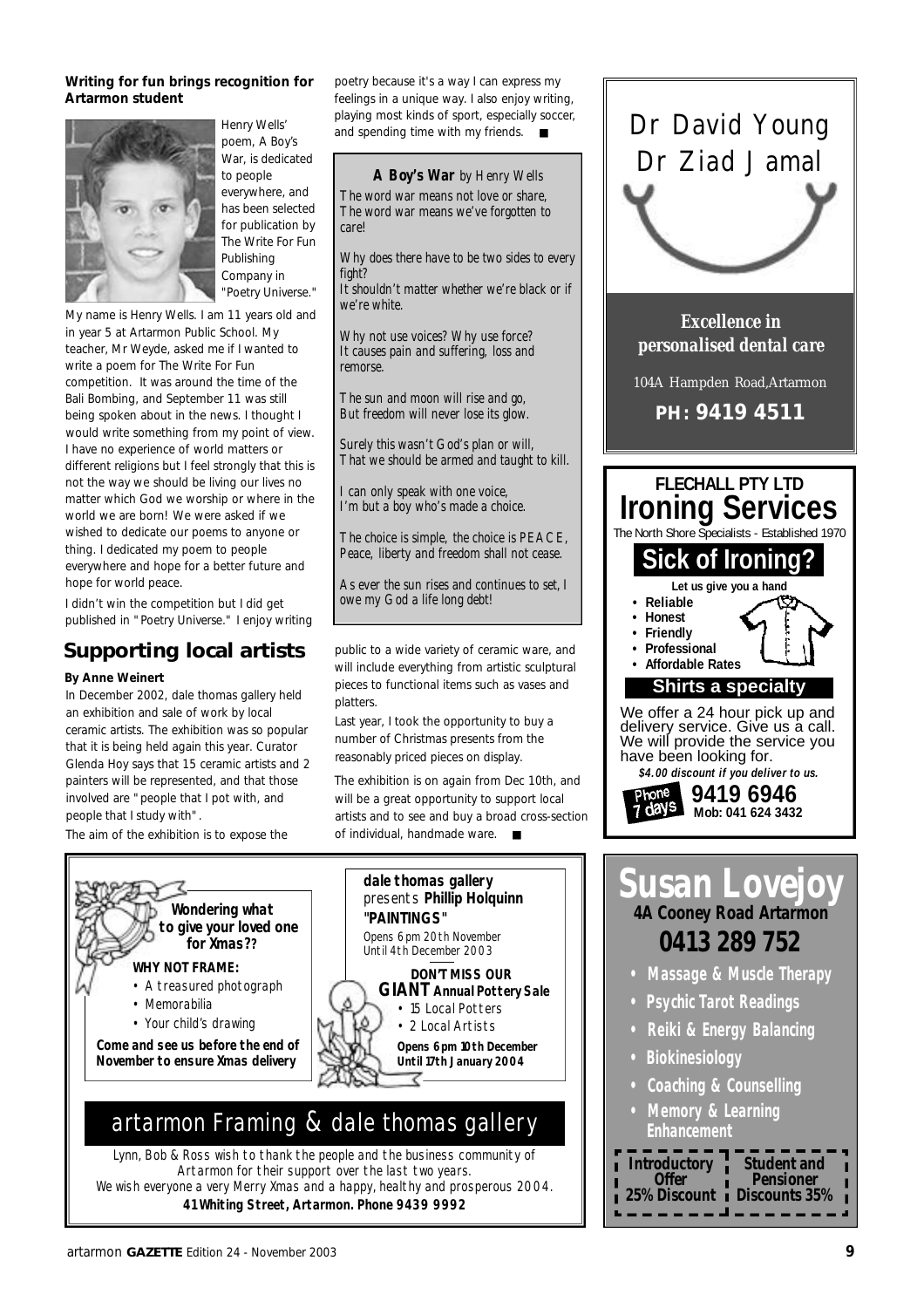### **Water restrictions and your garden**



As I write it is raining, but I fear there won't be enough to save us from recently imposed water restrictions. In any case, it is clear we must learn to be more careful with this precious resource. I am preparing my garden as best I can and will write about it as a case study.

For those who've not seen it: the garden is shaded by several tall eucalypts, sasanqua and japonica camellias, magnolias, maples, tree ferns and other tall shrubs; there are many small plants in the ground. I'm a plant collector. There are paved areas covered by lattice and Sisalight under which, even now, there are still twenty hanging baskets. Throughout the garden there are about eighty pots ranging from small to very large. You can see the problem!

First I ripped up the extensive spray watering system and replaced most of it with a drip system using Pope's new DripEze piping. Where the old system watered hanging baskets, I've put a tap into the line in the hope that at some future stage I'll be able to use it again. As I worked I mulched each bed with 4 to 5 cms of cow manure and covered that with 8 to 10cms of T-Tree mulch or bark depending on the location and type of planting. On beds known to dry out and become water resistant I've used Saturaid at the recommended rates. I will need to replenish it in six months' time.

As I refurbish hanging baskets I'm lining them with black plastic, with holes cut for drainage, and adding Rainsaver crystals to the mix. Many of the tuberous begonias have been taken out of their individual pots and put together in planter boxes with Rainsaver crystals added to the potting mix. Read the instructions and don't overdo it or you'll have jellied crystals appearing on the top of your soil. Unlike products such as Saturaid, which you sprinkle on the soil, and Wettasoil which you add to water, the crystals last for years. There is an appropriate place to use each of these products.

At present I can keep plants in pots and baskets alive with water from kitchen and

#### **By Mollie Shelley**

bathroom taps, before the hot comes through, and from washing fruit and vegetables. I've ordered a rainwater tank to help with hand watering and topping up the fish ponds. Many previously potted geraniums and pelagoniums have found new homes in the garden. Seedlings of Sweet Alice self-sown between paving stones are transferred to hot spots along the concrete drive.

Here's a short list of plants for hot or dry conditions: grey leaved plants – nepeta or 'Catmint', pinks, cerastium 'Snow in Summer', lavenders; ageratum, alyssum, salvias, calendula; daisies – shastas, pyrethrum, marguerites, brachycombe; gazanias, gerberas, verbena, zinnias, phlox, petunias, marigolds, roses, plumbago, hibiscus, nandina and many succulents; some climbers – bougainvillea, pyrostegia, pandorea, lonicera 'Honeysuckle. For shade try autumn crocus, liriope, hostas, some of the begonias and many of the bromeliads. ■

PERMACULTURE NORTH meets 3rd Monday evening each month in Lindfield. Info: Wendy Bishop, 9420 4884.



### northbridge **P L A Z A**

**Why should Artarmon residents do their Christmas shopping at Northbridge Plaza? Simple:**

#### **CONVENIENCE**

Northbridge Plaza is only 5 minutes drive from Artarmon travel eastwards along Mowbray Rd, then Alpha Rd and Sailors Bay Rd. Returning to Artarmon via the Willoughby Leisure Centre is even easier. Once in Northbridge, there is easy access to Sydney's north along Eastern Valley Way or south to the City or Neutral Bay via Miller St.

#### **EASY PARKING**

Shoppers can park more quickly than going to Chatswood. Remember trying to park in Chatswood last Christmas? It's not going to be any easier this year.

#### **GREAT RANGE OF SHOPS**

Visiting Northbridge Plaza means you can do all your Christmas shopping under one roof. Gifts, food, fashion, services; even a drop of Christmas cheer. Everything you need for a great, hassle-free Christmas in one place.

#### **LONG TRADING HOURS**

The New Concept, Full Range Woolworths trades from 7.30am to midnight Monday to Saturday, and is open Sunday. Speciality shops trade to 6.00pm Saturdays - with most shops open Sunday.

#### **SHOPS WITH A DIFFERENCE**

Visiting Northbridge Plaza, with its range of speciality shops, is a unique shopping experience. Customers can buy all their gifts and food in one convenient location. And every time you make a purchase from any Northbridge Plaza store, you could win a new Audi!

We look forward to welcoming you to Northbridge Plaza - the natural place for Artarmon people to do all their Christmas shopping!

**Corner Sailors Bay Road & Eastern Valley Way, Northbridge. Ph: (02) 9958 2648**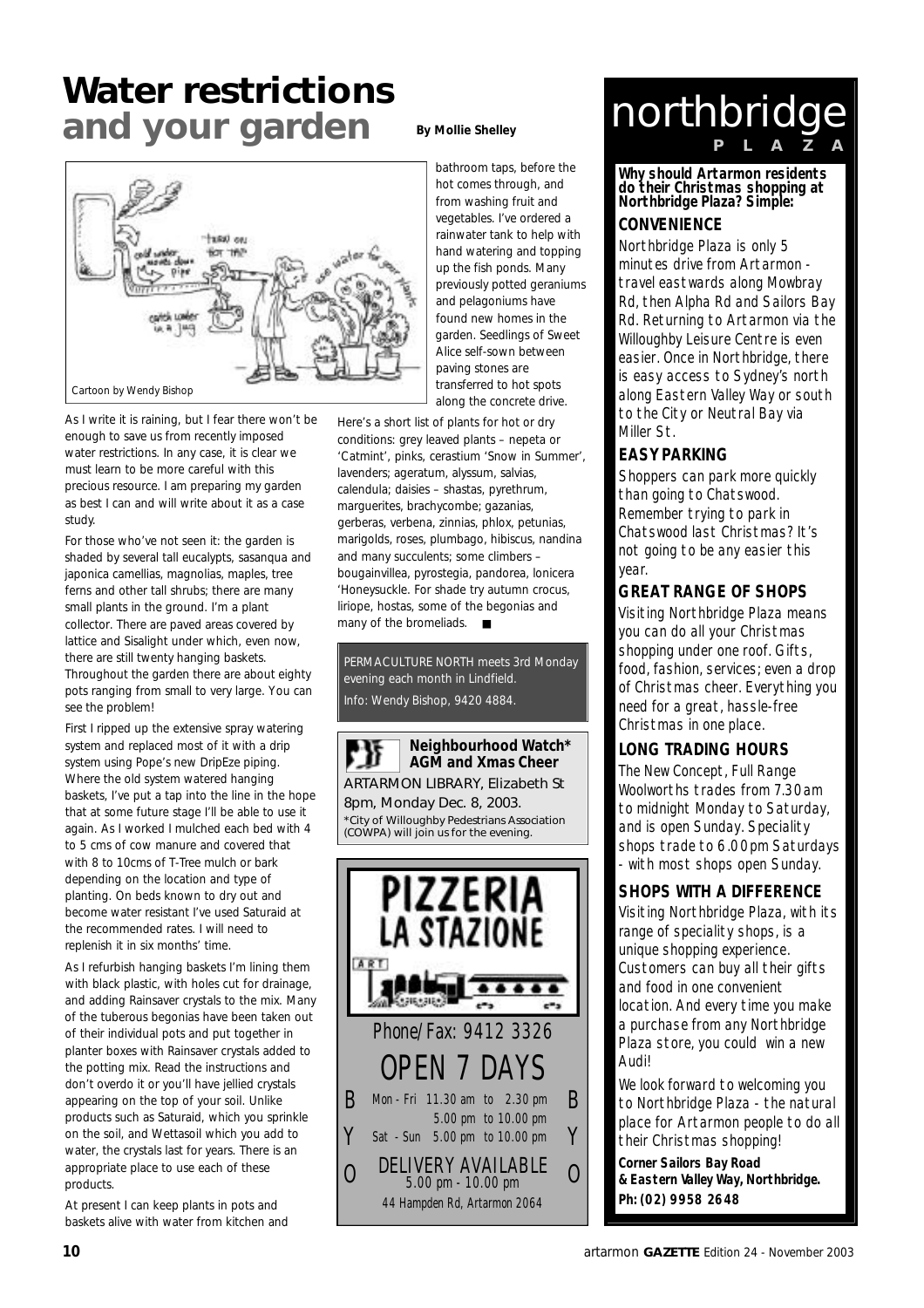## $\mathbf{A}$

#### **City of Willoughby Pedestrian's Association**

#### **Place yourself in a neighbour's situation:**

• As a nervous and hesitant bike rider, you come across dog(s) not on a lead on the shared path. Dogs can be unpredictable and as I understand it, are supposed to be "under control" at all times. To me this means on the lead, except on the enclosed area of the oval in Artarmon Reserve. The "lead on" signs which were painted on the path have now worn off – was it all that rain we had?

• As a pedestrian you enjoy the leafy atmosphere of Artarmon but especially in wet weather, low branches of trees overhang the footpath and overgrown bushes adjacent to the footpath cause you to move off the pavement onto the grass so that in a high foot traffic area there is wear and tear. So please, dear residents, have a quick look outside your boundaries and prune where necessary – your plants may be causing a nuisance to passers by!

Contact Jan Cumming, Secretary, at jan@incontact.com.au if you would like to know more about COWPA and the range of issues we address for Willoughby pedestrians. ■



**Artarmon Pizzeria** in Francis Road was closed for 7 weeks as its founder and owner, Michael Kondrajian, had urgent heart bypass surgery. He has now fully recovered and is back in business. Welcome back Michael.

#### **VALE Cyril John Heathers**

On 22nd October Artarmon lost another long term resident, Cyril John Heathers. Cyril, who had lived in Artarmon since 1945, was born in England in 1909, and emigrated to Australia in 1922 on the "Jervis Bay" with his parents and 3 sisters.

Cyril moved to Artarmon in 1945 with his new bride Edna, remaining in his home here until July of this year (Edna died in 1989). In the 1950s and 1960s, he maintained and enjoyed an interest in community affairs as

Vice-President of the Artarmon & District Progress Association and as Chairman of the Board of the Post Office Mutual Benefit Society.

With other parents he was involved with the funding and construction of the 2nd Artarmon Scout Hall near Artarmon Station and when a Rover Leader was needed, he obtained his Wood Badge and held a leader's position for about six years. He remained in the APA and was a member of the Council's Waste Management Committee, only retiring his involvement in both of these organisations in very recent years. Cyril was serious and fair, honest and loyal, dedicated and respected, knowledgeable and well read, practical and reliable. He was a good friend to many, and had many good friends.

*John Heathers, son of Cyril John Heathers*

**Contributions to 'Talking 2064'** are welcome: editor@artarmonprogress.org.au

#### **"The Best Seat in the House"**

Jan Cumming is congratulated on her painting being "hung" in the 2003 Willoughby City Art Prize by Deputy Mayor, Kate Lamb. An Artarmon resident for 17 years and student of Ruth Faerber at the Workshop Arts Centre, Jan opened her studio for the Spring Fling, a gallery and local studio open weekend in September organised by the WCC Arts and Cultural Department as part of the Willoughby Spring Festival. ■

## **St Basil's Anglican Church A r t a r m o n**

**6 B R O UG H T O N R O A D , A R TA R M O N • R E C T O R Y 9 4 1 2 1 3 1 5 • O F F I C E P H / FA X 9 4 1 3 9 7 1 3**

#### **CHRISTMAS AT ST BASIL'S**

Join us for services on: **Sunday 21 December, 5.00pm** Children's Service and Christmas Carols.

**Christmas Eve, 9.00pm Holy** Communion. Children very welcome.

#### **Christmas Day, 9.00am** Holy Communion.

Children very welcome.

#### **ST BASIL'S @ 5**

Recently St Basil's has been conducting an *Alpha* Course at 5.00pm on Sunday and we plan to continue meeting at that time with an informal service/fellowship which will be known as **ST BASIL'S @ 5**.

You will be very welcome and we think you will enjoy yourself. Come along and bring somebody

with you.

#### **Help With English (ESL)**

A new programme of lessons was commenced late last year and our teachers (some of whom are Celta trained) are looking forward to the new term. Classes at beginners, intermediate and advanced levels are available at 10.15am Sunday in the Church Hall at a minimal cost.

All you have to do to join the class is come along on Sunday morning.

**Baptisms, Marriages and Funerals by arrangement with the Rector.** If we can be of any other help or if you have an enquiry about the Christian faith or Church activities, please phone on 9412 1315.

**Regular Sunday Services. Parish Eucharist/Holy Communion: 9.00am and St Basil's @ 5. An inclusive Christian church where all people are always welcome.**